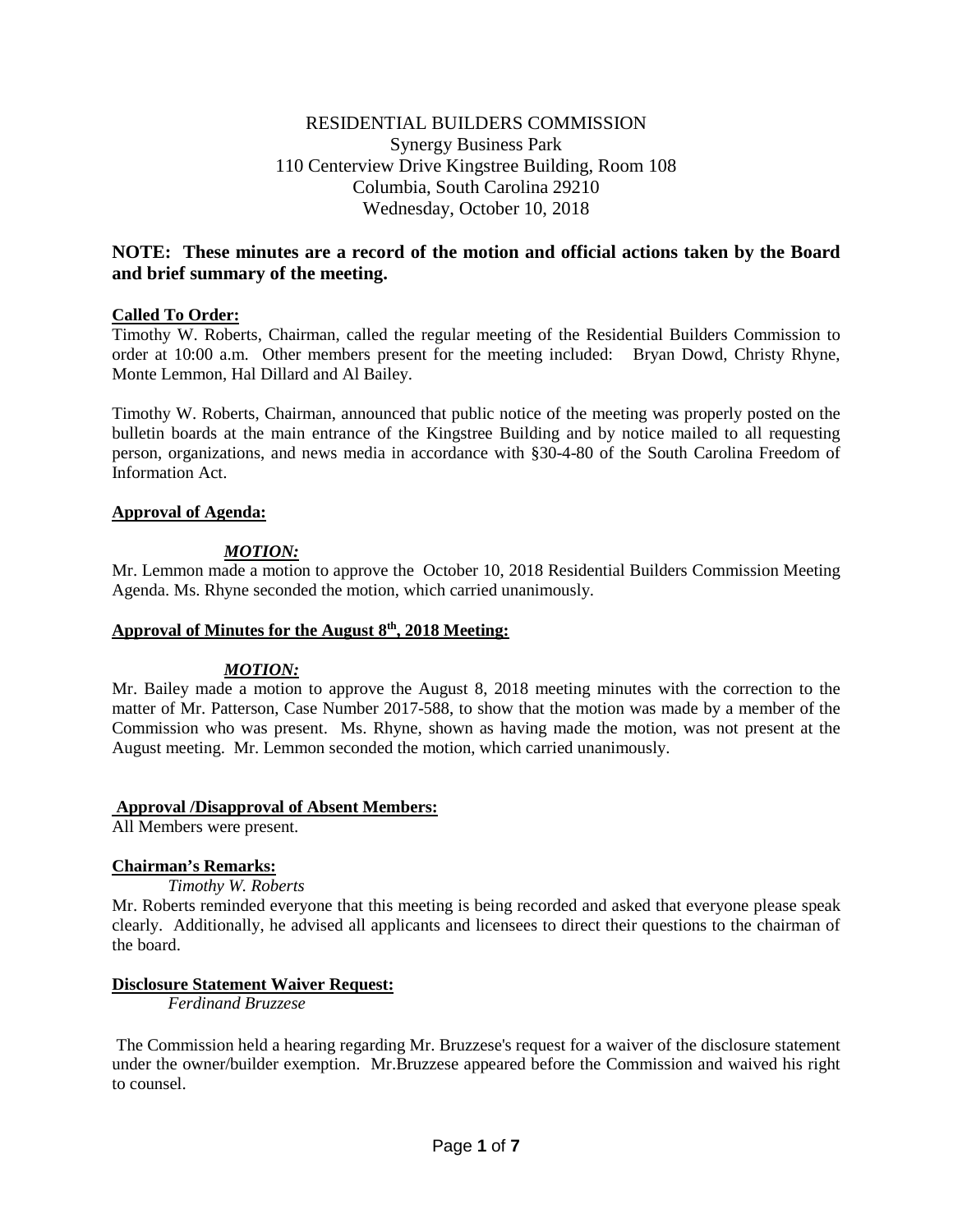# *MOTION*:

Mr. Bailey made a motion to approve Mr. Ferdinand Bruzzese's request for a waiver. Mr. Lemmon seconded the motion, which carried unanimously.

#### *Bryson Elvis*

The Commission held a hearing regarding Mr. Elvis's request for a waiver of the disclosure statement under the owner/builder exemption. Mr. Elvis appeared before the Commission and waived his right to counsel.

# *MOTION*:

Mr. Dowd made a motion to approve Mr. Byrson Elvis's request for a waiver. Mr. Dillard seconded the motion, which carried unanimously.

# **Application Reviews:**

#### *Kent Frerichs*

The Commission held an application review regarding Kent Frerichs. Mr. Frerichs appeared before the Commission.

#### *MOTION*:

Ms. Rhyne made a motion to allow Mr. Frerichs to change his classification from painting to carpentry. Mr. Dillard seconded the motion, which carried unanimously.

#### *Michael Hudson*

Mr. Michael Hudson did not appear before the Commission.

*MOTION*:

No Motions were made.

#### *William Dennison*

The Commission held an application review regarding William Dennison. Mr. Dennison appeared before the Commission and waived his right to counsel.

#### *MOTION*:

Mr. Bailey made a motion to allow Mr. Dennison to sit for the exam. Mr. Lemmon seconded the motion, which did not carry unanimously. Mr. Dowd opposed.

#### *Randy Kovacs*

Mr. Randy Kovas did not appear before the Commission.

#### *MOTION*:

No Motions were made.

#### *Andrew Ellis*

The Commission held an application review regarding Andrew Ellis. Mr. Ellis appeared before the Commission and waived his right to counsel.

#### *MOTION*:

Mr. Dowd made a motion to allow Mr. Ellis to sit for the exam. Mr. Dillard seconded the motion, which carried unanimously.

#### *Joshua Kenny*

The Commission held an application review regarding Joshua Kenny. Mr. Kenny appeared before the Commission and waived his right to counsel.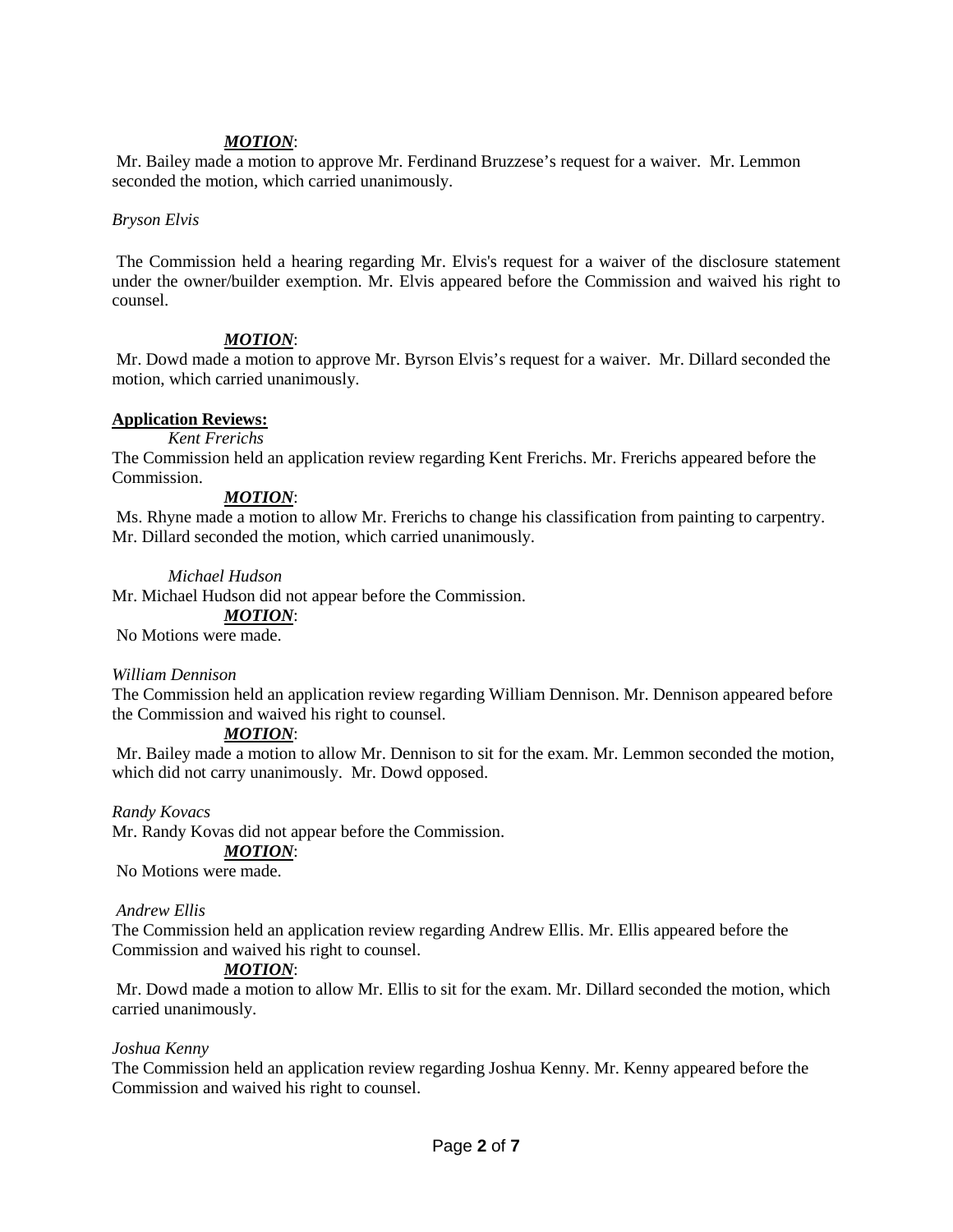# *MOTION*:

Ms. Rhyne made a motion to deny Mr. Kenny's application at this time due to lack of experience. Mr. Bailey seconded the motion, which carried unanimously.

#### *Kalan Ickes*

Mr. Kalan Ickes did not appear before the Commission.

# *MOTION*:

No motion were made.

#### *Trenton Simon*

The Commission held an application review regarding Trenton Simon. Mr. Simon appeared before the Commission and waived his right to counsel.

# *MOTION*:

Mr. Dillard made a motion to deny his application due to lack of experience at this time. Mr. Dowd seconded the motion, which carried unanimously.

#### *Carlos Rivera-Mendoza*

The Commission held an application review regarding Carlos Rivera-Mendoza. Mr. Rivera-Mendoza appeared before the Commission and waived his right to counsel.

# *MOTION*:

Mr. Dillard made a motion to enter into executive session to receive legal advice regarding the application of Mr. Carlos Rivera-Mendoza. Ms. Rhyne seconded the motion, which carried unanimously.

#### *MOTION*:

Mr. Bailey made a motion to exit executive session after receiving legal advice. Mr. Dillard seconded the motion, which carried unanimously.

#### *MOTION*:

Mr. Dillard made a motion to approve Mr. Rivera-Mendoza to sit for the exam. Ms. Rhyne seconded the motion, which carried unanimously.

#### *Rajiv Purushotham*

The Commission held an application review regarding Mr. Rajiv Purushotham. Mr. Purushotham appeared before the Commission and waived his right to counsel.

#### *MOTION*:

Mr. Dillard made a motion to approve Mr. Purushotham to sit for the exam. Mr. Bailey seconded the motion, which carried unanimously.

#### *Abajaa Melton*

The Commission held an application review regarding Mr. Abajaa Melton. Mr. Melton appeared before the Commission and waived his right to counsel.

#### *MOTION*:

Mr. Bailey made a motion to approve Mr. Melton's specialty registration. Mr. Dillard seconded the motion, which carried unanimously.

#### *Theodore Ulrichsen*

The Commission held an application review regarding Mr. Theodore Ulrichsen. Mr. Ulrichsen appeared before the Commission and waived his right to counsel.

#### *MOTION*:

Mr. Lemmon made a motion to approve Mr. Ulrichsen for his specialty registration. Mr. Dowd seconded the motion, which carried unanimously.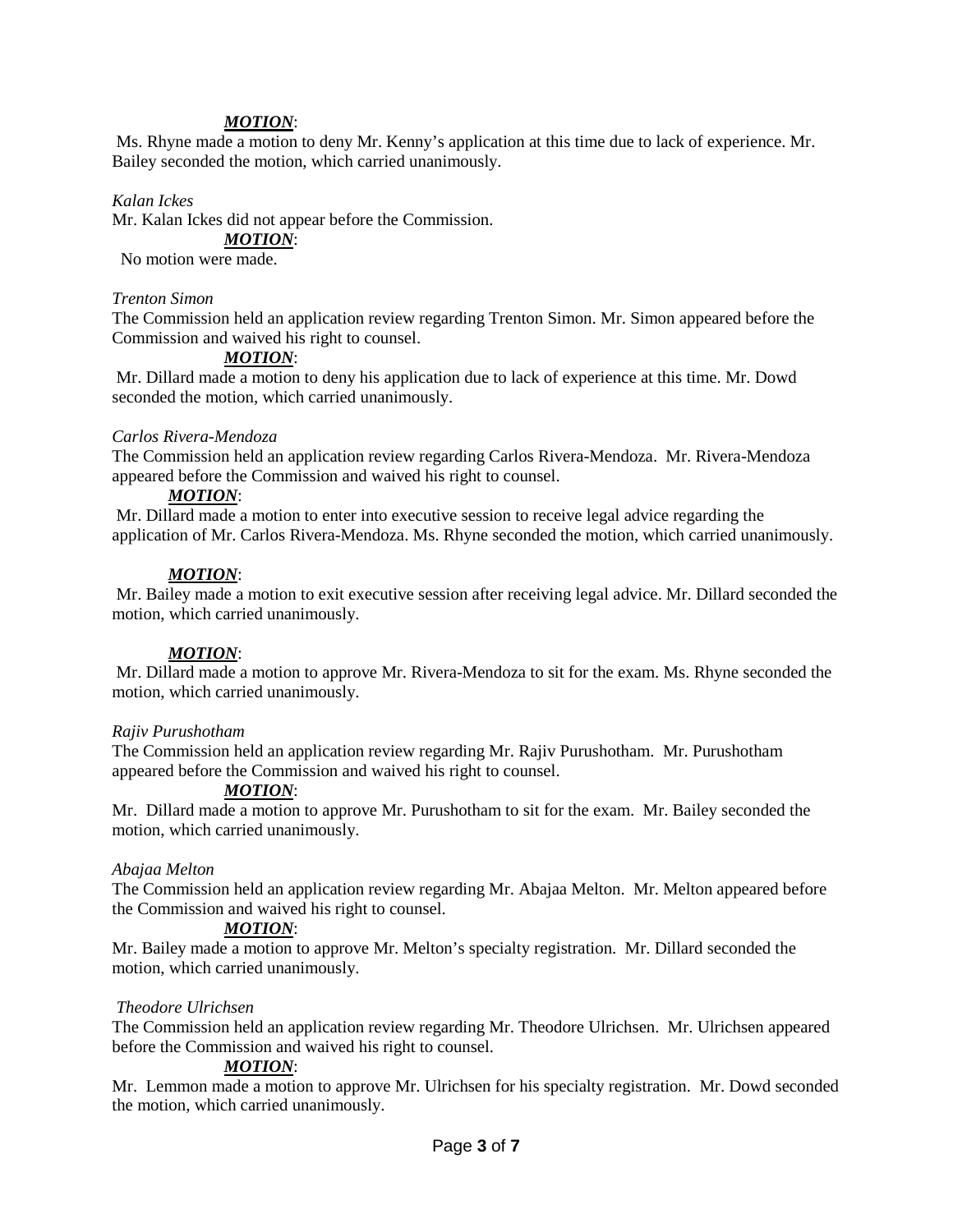# *Donald Gilstrap*

The Commission held an application review regarding Mr. Donald Gilstrap. Mr. Gilstrap appeared before the Commission and waived his right to counsel.

# *MOTION*:

Mr. Bailey made a motion to approve Mr. Gilstrap to sit for the exam. Ms. Rhyne seconded the motion, which carried unanimously.

#### *John Norwood*

The Commission held an application review regarding Mr. John Norwood. Mr. Norwood appeared before the Commission and waived his right to counsel. Mr. Dillard recused himself.

# *MOTION*:

Mr. Dowd made a motion to approve Mr. Norwood to sit for the exam. Mr. Bailey seconded the motion, which carried unanimously.

Mr. Dillard returned to the meeting.

#### *Michael Kaiser*

The Commission held an application review regarding Mr. Michael Kaiser. Mr. Kaiser appeared before the Commission and waived his right to counsel.

#### *MOTION*:

Mr. Bailey made a motion to approve Mr. Kaiser for a specialty registration. Mr. Bailey seconded the motion, which carried unanimously.

#### **Request to Rescind Citation:**

# *Case Number 2017-835*

#### *MOTION:*

Ms. Rhyne made a motion to rescind the citation in case number 2017-835. Mr. Dowd seconded the motion, which carried unanimously.

#### **Final Order Hearings:**

#### *Ms. Victoria Gilleo case # 2017-276*

The Board held a Final Order hearing regarding Mr. Victoria Gilleo. Ms. Gilleo was not present. Mr. Bailey served as the hearing officer so he recused himself from the proceedings.

#### *MOTION:*

Ms. Rhyne made a motion to uphold the Hearing Officer's Recommendation. Mr. Lemmon seconded the motion, which carried unanimously.

#### *Mr. Walter Glass case # 2017-547*

The Board held a Final Order hearing regarding Mr. Walter Glass. Mr. Glass was not present. Mr. Bailey served as the hearing officer so he recused himself from the proceedings.

# *MOTION:*

Mr. Dowd made a motion to uphold the Hearing Officer's Recommendation. Ms. Rhyne seconded the motion, which carried unanimously.

#### *Mr. Gilmar Larson case # 2017-160*

The Board held a Final Order hearing regarding Mr. Gilmar Larson. Mr. Larson was not present. Mr. Bailey served as the hearing officer so he recused himself from the proceedings.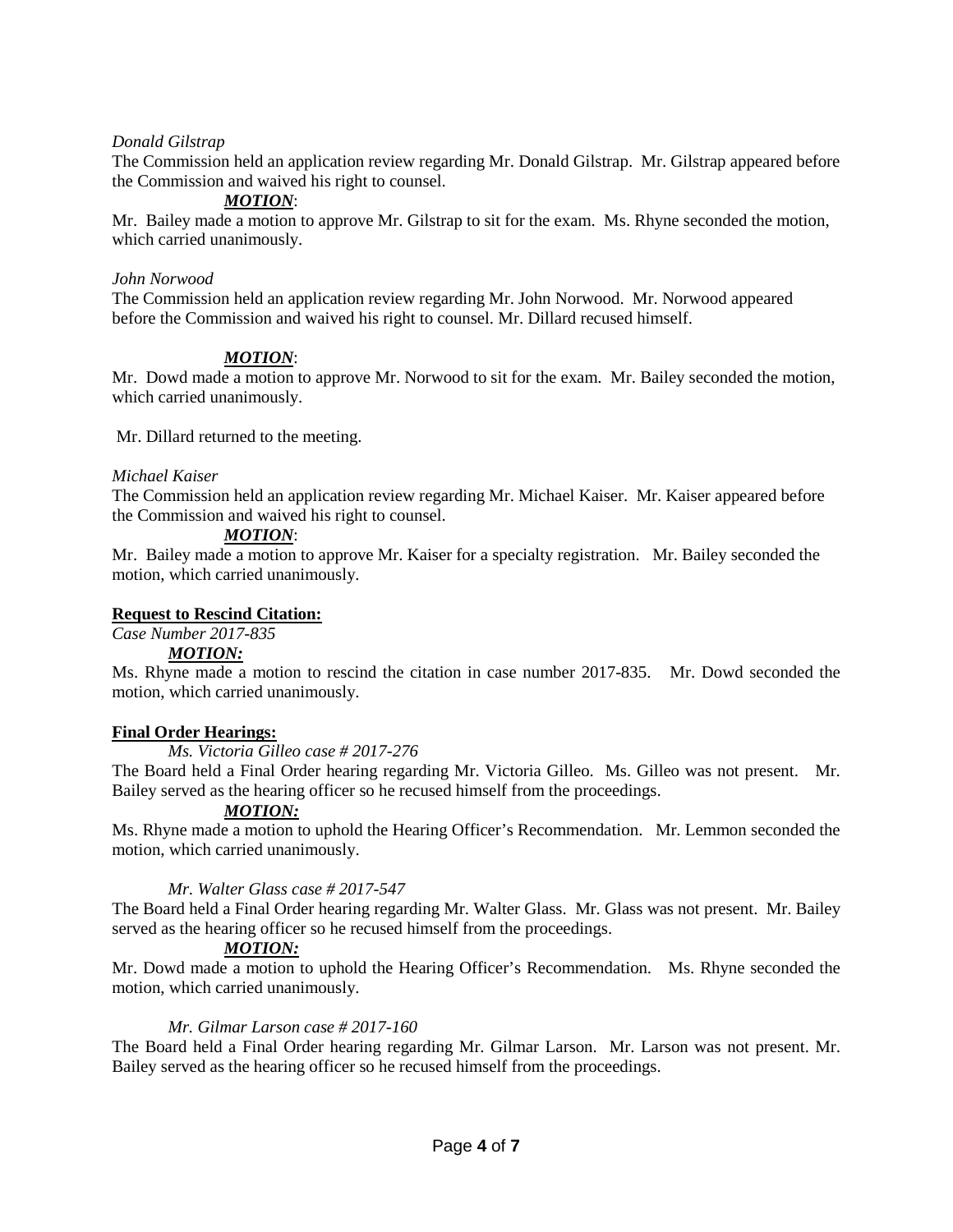### *MOTION:*

Ms. Rhyne made a motion to uphold the Hearing Officer's Recommendation. Mr. Dillard seconded the motion, which carried unanimously.

#### *Mr. David Harry Prince case # 2016-336*

The Board held a Final Order hearing regarding Mr. David Harry Prince. Mr. Prince was not present. Mr. Bailey served as the hearing officer so he recused himself from the proceedings.

#### *MOTION:*

Mr. Dowd made a motion to uphold the Hearing Officer's Recommendation. Mr. Lemmon seconded the motion, which carried unanimously.

#### *Mr. Adam Hutchins case # 2017-544*

The Board held a Final Order hearing regarding Mr. Adam Hutchins. Mr. Hutchins was not present. Mr. Bailey served as the hearing officer so he recused himself from the proceedings.

#### *MOTION:*

Ms. Rhyne made a motion to uphold the Hearing Officer's Recommendation. Mr. Dowd seconded the motion, which carried unanimously.

Mr. Al Bailey returned to the meeting.

*Mr. Rodney Tillman case # 2016-593; 2016-746 and 2016-747*

The Board held a Final Order hearing regarding Mr. Rodney Tillman. Mr. Tillman was not present.

### *MOTION:*

Mr. Dillard made a motion to uphold the Hearing Officer's Recommendation. Mr. Bailey seconded the motion, which carried unanimously.

#### **Commission Clarification**

*Residential Electrical, Residential Plumbing, Residential HVAC and Specialty Registration being limited to a total of 3 classifications*

#### *MOTION:*

Mr. Dowd made a motion to enter into executive session to receive legal advice. Ms. Rhyne seconded the motion, which carried unanimously.

#### *MOTION:*

Mr. Bailey made a motion to exit executive session after receiving legal advice. Ms. Rhyne seconded the motion, which carried unanimously.

# *MOTION:*

Mr. Dowd made a motion to no longer count the Residential Electrical, Residential Plumbing and Residential HVAC licenses as a classification for a Specialty Contractor registration. Mr. Bailey seconded the motion, which carried unanimously.

*Technical and Business Management and Law portions of exam considered the same or separate as the total number of three fails.*

No motions were made. The Commission clarified that its licensing exams constitutes a single test with two parts, one part addressing the technical aspect and the other part dealing with business management and law. A failure of one part of the exam is a failure of the entire test and counts as one of the three fails.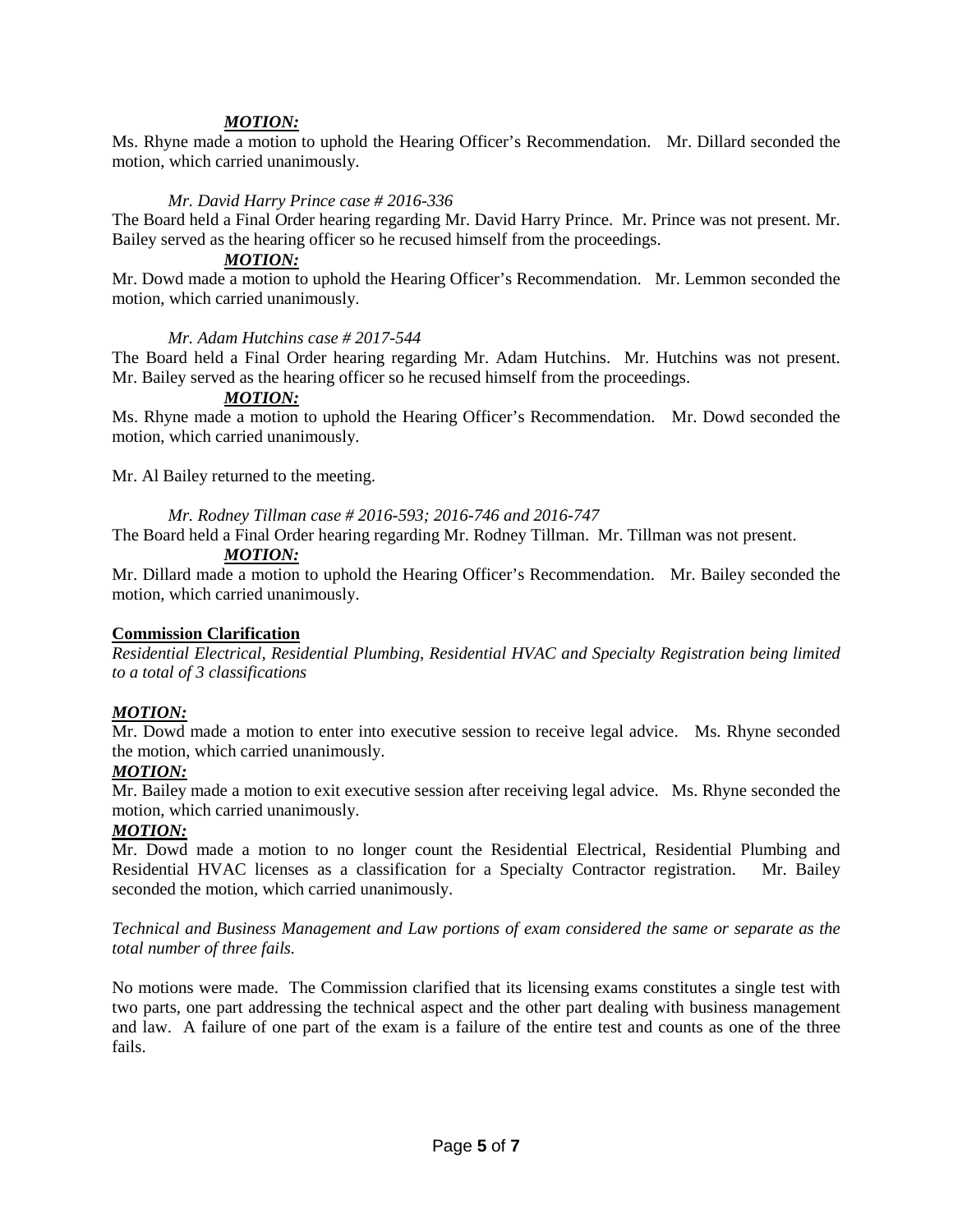# **NASCLA Electrical Exam Waiver Agreement**

# *MOTION:*

Mr. Bailey made a motion to accept the NASCLA electrical exam waiver. Ms. Rhyne seconded the motion, which carried unanimously.

### **Mississippi Exam Waiver Agreement**

# *MOTION:*

Mr. Dowd made a motion to accept the Mississippi Exam Waiver Agreement. Ms. Rhyne seconded the motion, which carried unanimously.

#### **License Bond Issues and Proof of Financial Responsibility**

The Attorney who request this issue be brought before the Commission did not show.

#### *MOTION:*

No discussion or motions were made.

#### **Administrator's Remarks:**

No remarks made.

#### **ODC Report- Mr. Kyle Tennis:**

*Kyle Tennis, ODC Attorney* 

Mr. Kyle Tennis, presented the ODC report. Mr. Kyle Tennis reported the number of disciplinary case load statistics.

| <b>Open cases-127</b>           |                          | <b>Pending Actions-75</b> Pending ALC hearings-0  |
|---------------------------------|--------------------------|---------------------------------------------------|
| <b>Pending ALC order-0</b>      |                          | Citation Appeals-4 Pending CA/MOAs-7              |
| <b>Pending Panel Hearing-12</b> |                          | <b>Pending New OIE-11 Pending Advice Action-2</b> |
| <b>Pending Scheduling FOH-1</b> | <b>Pending Appeal-</b> 0 | <b>Closed Cases-</b> 20 $(06/26/18-10/02/18)$     |

#### **OIE Report – Mr. Todd Bond:**

*Todd Bond, Chief Investigator of OIE* Mr. Todd Bond, presented the OIE report.

> **Complaints Received –** 637 **Active Investigations –** 249 **Closed Cases 589**

#### **New Business**

*A. Recommendations of IRC* 

#### *MOTION:*

Mr. Dowd made a motion to approve the Recommendation of the IRC for October. Mr. Dillard seconded the motion, which carried unanimously.

#### *MOTION:*

Ms. Rhyne made a motion to approve the Recommendation of the IRC for September. Mr. Dowd seconded the motion, which carried unanimously.

*B. Resolution Guidelines MOTION:*